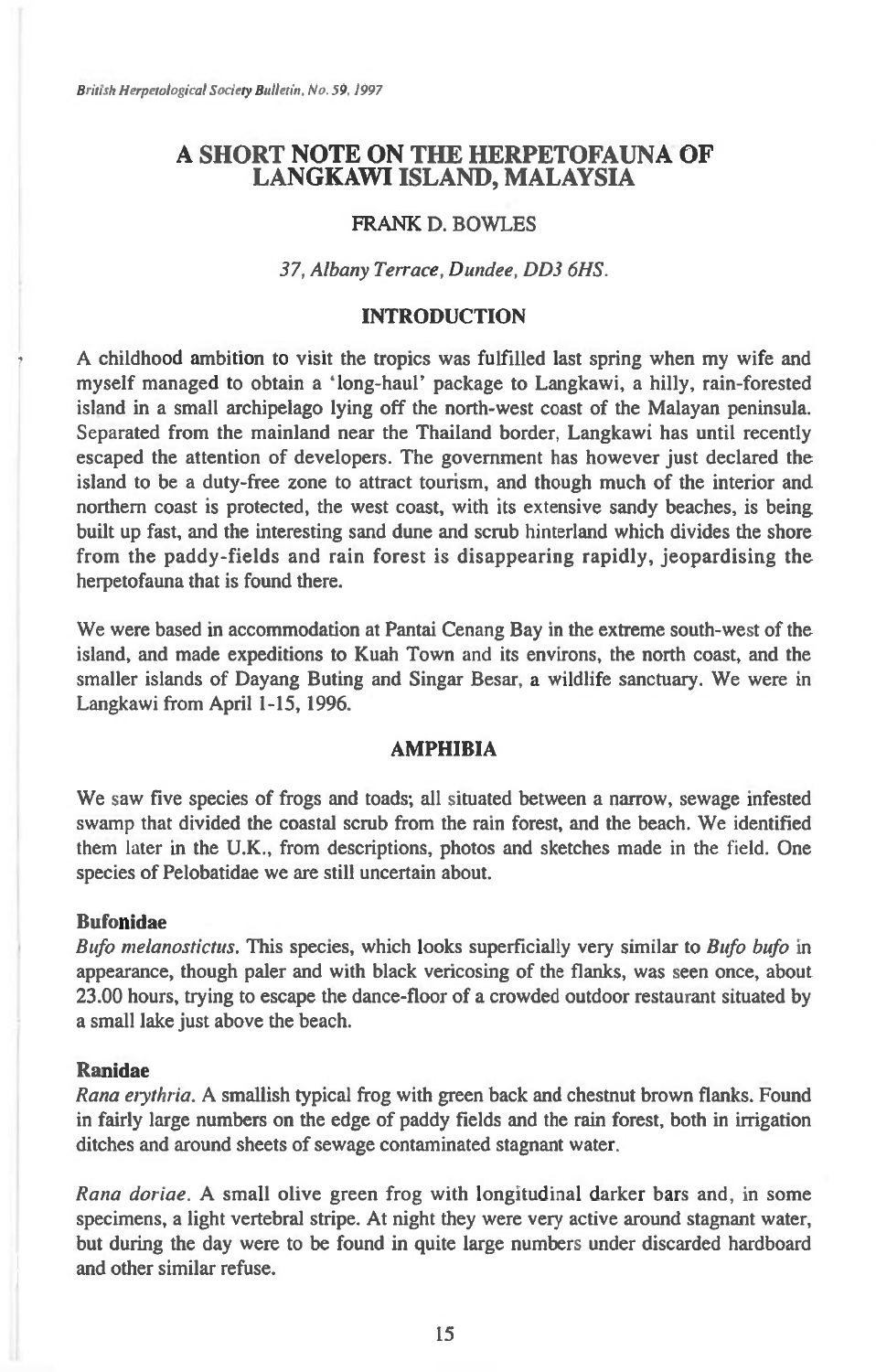## **Microhylidae**

*Kaloula pulchra.* Two specimens seen at night in the hotel grounds: one sitting on a flower-bed muching an insect, the other attempting to climb up some wire-netting. This is a strikingly marked toad about 7 centimetres long, with a brown back and white flanks, with a further irregular brown stripe retreating back behind each eye. Popular text-books in Malaysia describe it as "The Malaysian Narrow-Mouthed Toad."

### **Pelobatidae**

*Megophiys nasuta.* "Asian Horned Toad". Two of what could have been this animal seen on foliage on edge of rain forest.

#### **REPTILES**

We were rather disappointed to find that it was unusual to see snakes outside the rainy season, which commenced in July. We did, however, observe a small, greyish-green colubrid of unknown species at the side of a forest path in the north of the island on 2 April about 12.40 hours.

We identified seven different species of lizard: three geckos, two agamids, a skink and a monitor.

### **Gekkonidae**

*Hemidactylus frenatus.* A small, pinkish brown gecko, about 10 centimetres long, found in considerable numbers both inside and outside buildings. Twelve were observed together waiting for insects beneath the strip lighting of an illuminated hotel sign. They were regarded as pests by hoteliers, presumably because they excreted on wall surfaces.

*Cyrtodactylus marmoratus.* We found this 12 centimetres long gecko underneath pieces of bark and small bits of wood just above the shore line about 0800 hours on 4 April. Its ground colour was a creamish ochre and it was heavily spotted and blotched with dark brown. Another specimen was seen at the base of a fence post in the hotel garden the next morning.

*Gekko gecko.* A specimen of this huge, brilliantly coloured gecko was seen just inside the roof of a woodland shelter. It was over 30 centimetres long and was sea green in colour, covered with turquoise and bright orange spots. Its relatively large eyes were a tawny yellow. Although this animal has one of the loudest voices in the reptile kingdom, it remained completely silent during the several minutes that we watched it. It was seen about 15.30 hours in the nature reserve on Singa Besar Island on 12 April.

#### **Agamidae**

*Leiolepis belliana* or Butterfly Lizard. On April 3, we took a taxi to Kuah, the island's capital. In a formal garden surrounding the mosque we saw what we first thought were thrushes rushing about the lawns. Closer inspection revealed that the creatures were in fact agamid lizards, mostly males competing for territory. These lizards lived in holes dug in the sandy soil of the lawns. They were about 35 centimetres long, olive brown in colour, the males adorned with an orange and black 'flash' above the shoulders. They were very timid and exceedingly difficult to photograph.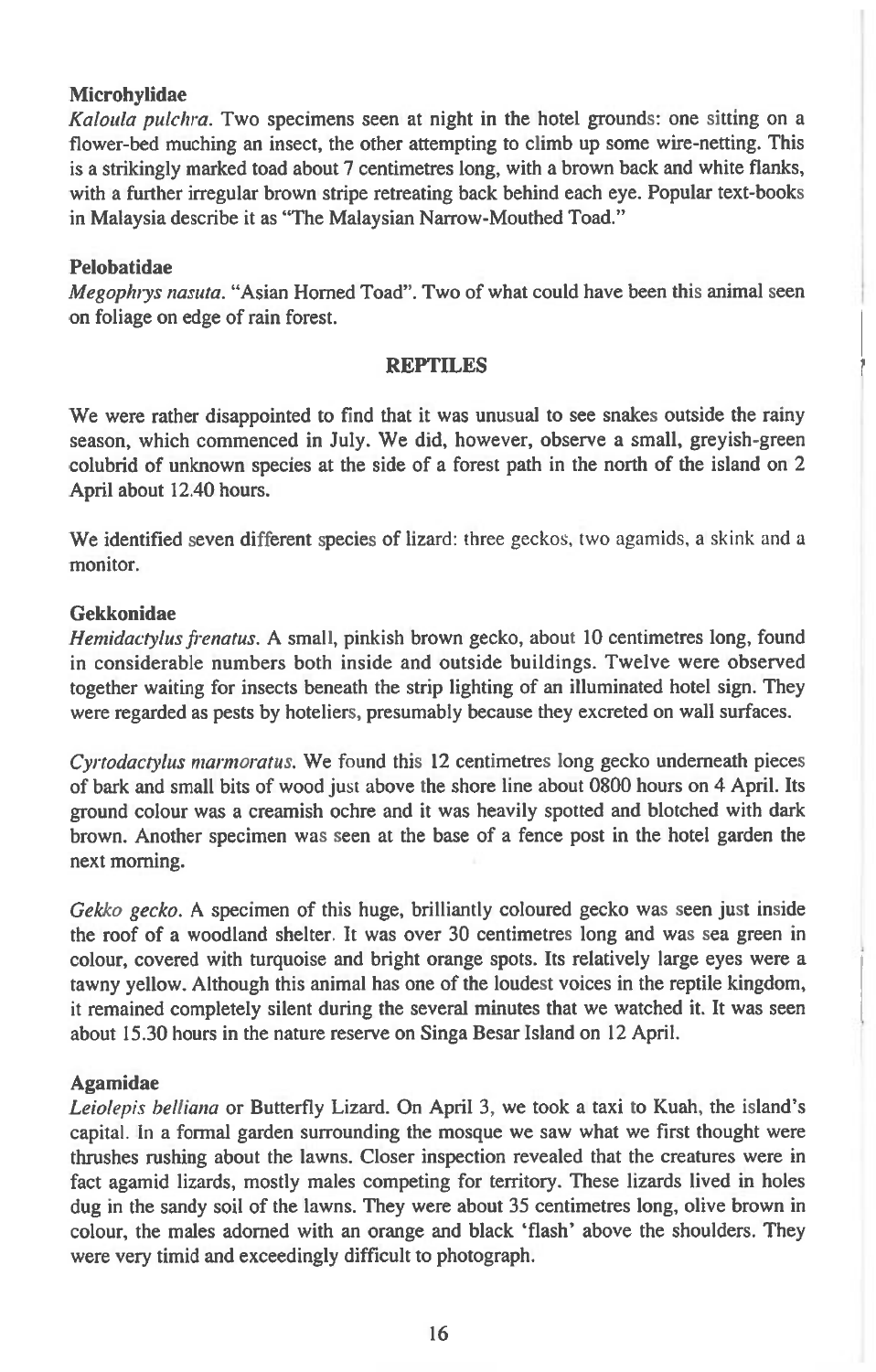*Acanthosaura armata.* We visited Kuah again on April 11, and walked along the woodfringed coast beyond the harbour. About 13.00 hours we observed an exotic looking agamid with a serrated crest on the back of its head and neck. About 30 centimetres long, light golden-brown in colour with both white and darker markings attenuated limbs and strange "eyelash" designs round its eyes, it was the most unusual lizard that we saw in Langkawi. It was standing motionless on a stone, and made very little effort to make off.

#### **Scincidae**

*Mabuya nddfasciata.* This very common skink was ubiquitous in Langkawi. About 25 centimetres long with small but quite well-formed limbs, this animal could be disgtinguished by its bright orange-red flanks which contrasted with its otherwise sober livery of bronze upper surfaces and light grey belly. It was most often observed basking at sunrise and sundown on banks, rubbish dumps and road edges.

### **Varanidae**

*Varanus salvator,* Water Monitor. We first encountered this two metre long reptile late in the afternoon of April 5 on the edge of a paddy field, following a young girl herding a flock of ducks and ducklings. Seeing the animal silhouetted against the setting sun, we first thought it was a slender mammal of the mongoose variety. However the field glasses soon confirmed it was a large hungry lizard hoping to grab a duckling dinner. Seeing us standing in its path, it abandoned the idea and trotted sideways into the adjacent forest. Our second meeting with a monitor was more dramatic: the next morning about 08.00 hours we were looking for skinks and geckos amongst the bushes lying above the shore line, when we disturbed a basking adult which rushed out literally at our feet with the noise and vigour of a fox, giving us quite a fright. During the following days we saw several of these creatures, basking by lakesides and rivers, excavating food items such as eggs with their powerful clawed feet, swimming across estuaries. We watched a brightly marked youngster cut through the water at great speed, its body twisting from side to side like a snake, its head held erect. Although they were usually timid, one seen on Dayang Bunting Island was scratching up the earth for food at the edge of a path crowded with tourists.

Although we only saw one snake in the wild, a kind local Malay, hearing about our interest in reptiles, guided us to an acquaintance of his who had a collection of native snakes. These consisted of several rather shabby Reticulated Pythons *(Python reticulatus),* a few subdued cobras *(Naja naja),* a single King Cobra *(Ophiophagus hannah ),* and one seven foot long Mangrove Snake *(Boiga dendrophilia),* which he insisted on winding round our necks.

Although the Saltwater Crocodile *(Crocodylus porosus)* is now extinct around Langkawi's shores, there is a well maintained crocodile farm on the island where this animal can be seen in various stages of development. There is also quite a good python enclosure there.

## **ACKNOWLEDGEMENTS**

I would like to thank Dr. C.J. McCarthy, British Museum (Natural History) for his help in identifying the reptiles described above.